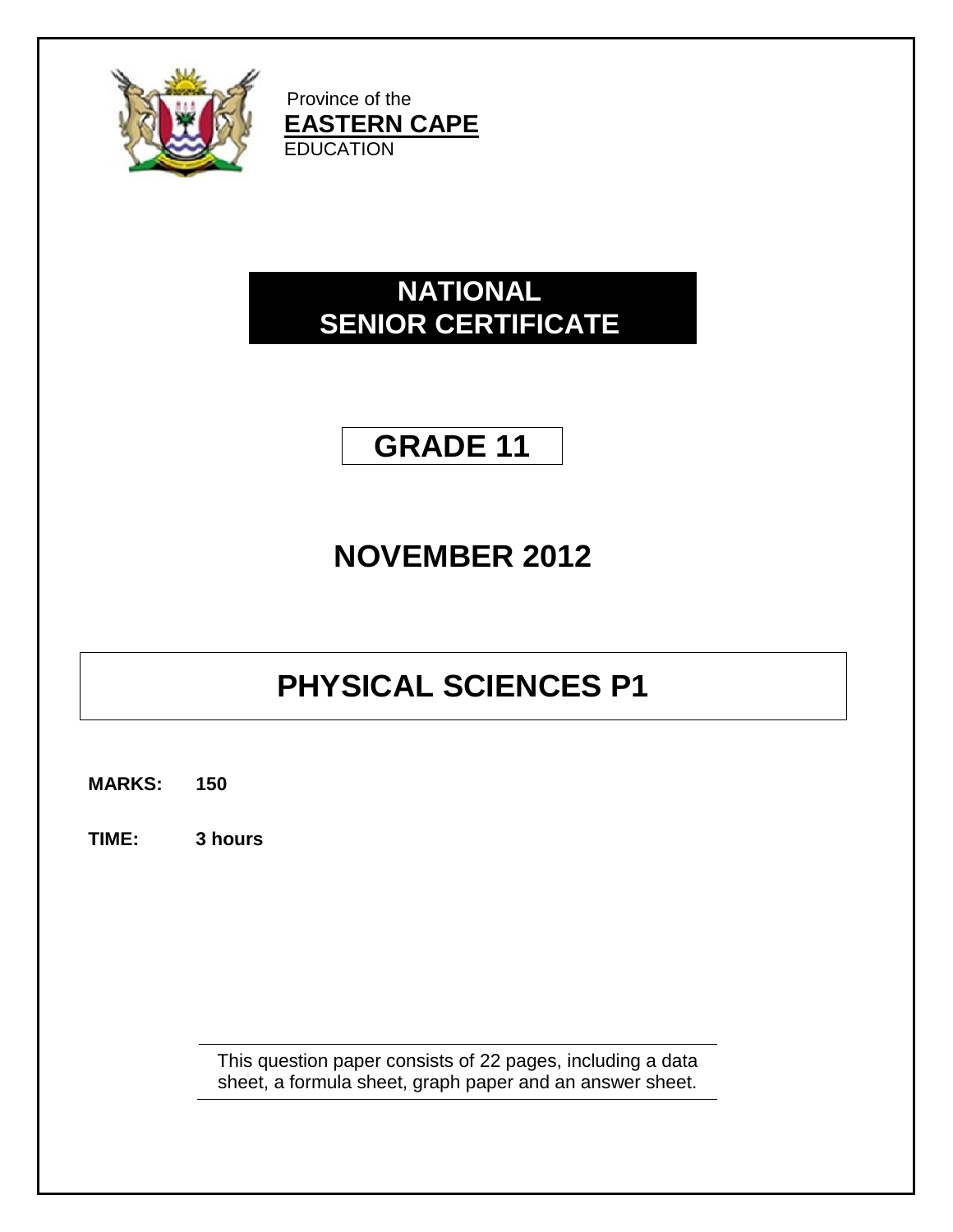#### **INSTRUCTIONS AND INFORMATION**

Read the following instructions carefully before answering the questions.

- 1. Write your FULL NAME and SURNAME in the appropriate spaces on the ANSWER SHEET, GRAPH PAPER and ANSWER BOOK.
- 2. Answer ALL the questions.
- 3. The question paper consists of TWO sections.

SECTION A: 25 marks SECTION B: 125 marks

- 4. Answer SECTION A on the ANSWER SHEET and SECTION B in the ANSWER BOOK.
- 5. Non-programmable calculators may be used.
- 6. Appropriate mathematical instruments may be used.
- 7. Number the answers correctly according to the numbering system used in this question paper.
- 8. Data and Information sheets are attached for your use.
- 9. Give brief motivations, discussions, et cetera where required.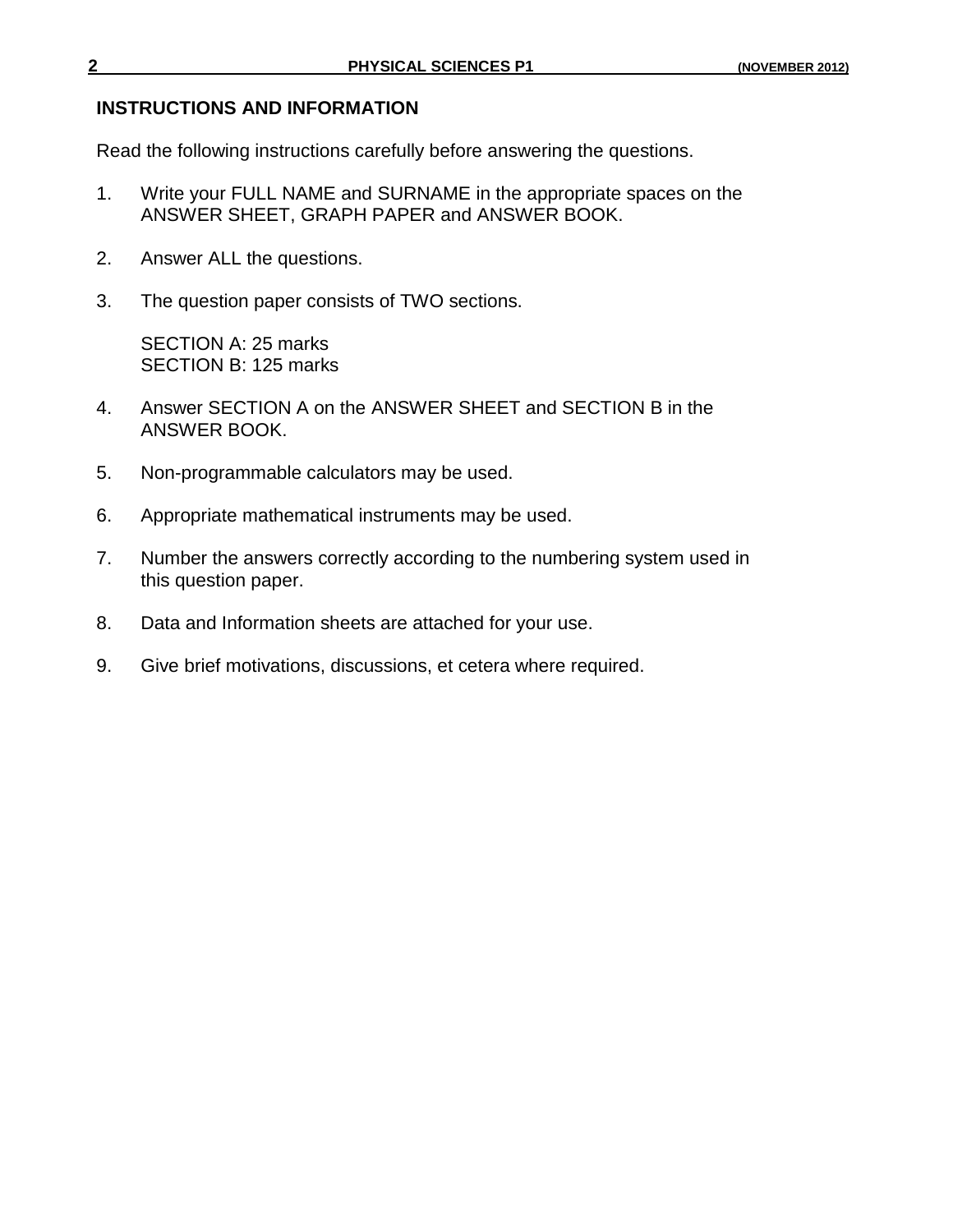### **SECTION A**

Answer this section on the ANSWER SHEET.

#### **QUESTION 1: ONE-WORD ITEMS**

Give ONE word/term for EACH of the following descriptions. Write only the WORD/TERM next to the question number  $(1.1 - 1.5)$  on the ANSWER SHEET.

|     | compressions and rarefactions                                                                                                                                      | (1)<br>[5] |
|-----|--------------------------------------------------------------------------------------------------------------------------------------------------------------------|------------|
| 1.5 | An example of a longitudinal wave consisting of alternating regions of                                                                                             |            |
| 1.4 | The type of current in which charges flow only in one direction in the circuit                                                                                     | (1)        |
| 1.3 | The point through which light rays are focused by a lens                                                                                                           | (1)        |
| 1.2 | The part in a motor vehicle, especially the extreme front and rear, designed<br>to absorb the force of impact in order to protect passengers during an<br>accident | (1)        |
| 1.1 | The gravitational force that the earth exerts on an object                                                                                                         |            |

### **QUESTION 2: MULTIPLE-CHOICE QUESTIONS**

Four possible options are provided as answers to the following questions. Each question has only ONE correct answer. Choose the best answer and mark the correct letter  $(A - D)$  next to the question number  $(2.1 - 2.10)$  with a cross  $(X)$  on the ATTACHED ANSWER SHEET.

- 2.1 A net force of one newton is the force which, when acting on an object of mass 1 kg, will …
	- A move it a distance of 1 m.
	- B lift it a distance of 1 m.
	- C move it at a velocity of  $1 \text{ m.s}^{-1}$
	- D increase its velocity by 1 m.s<sup>-1</sup> in 1 s.  $(2)$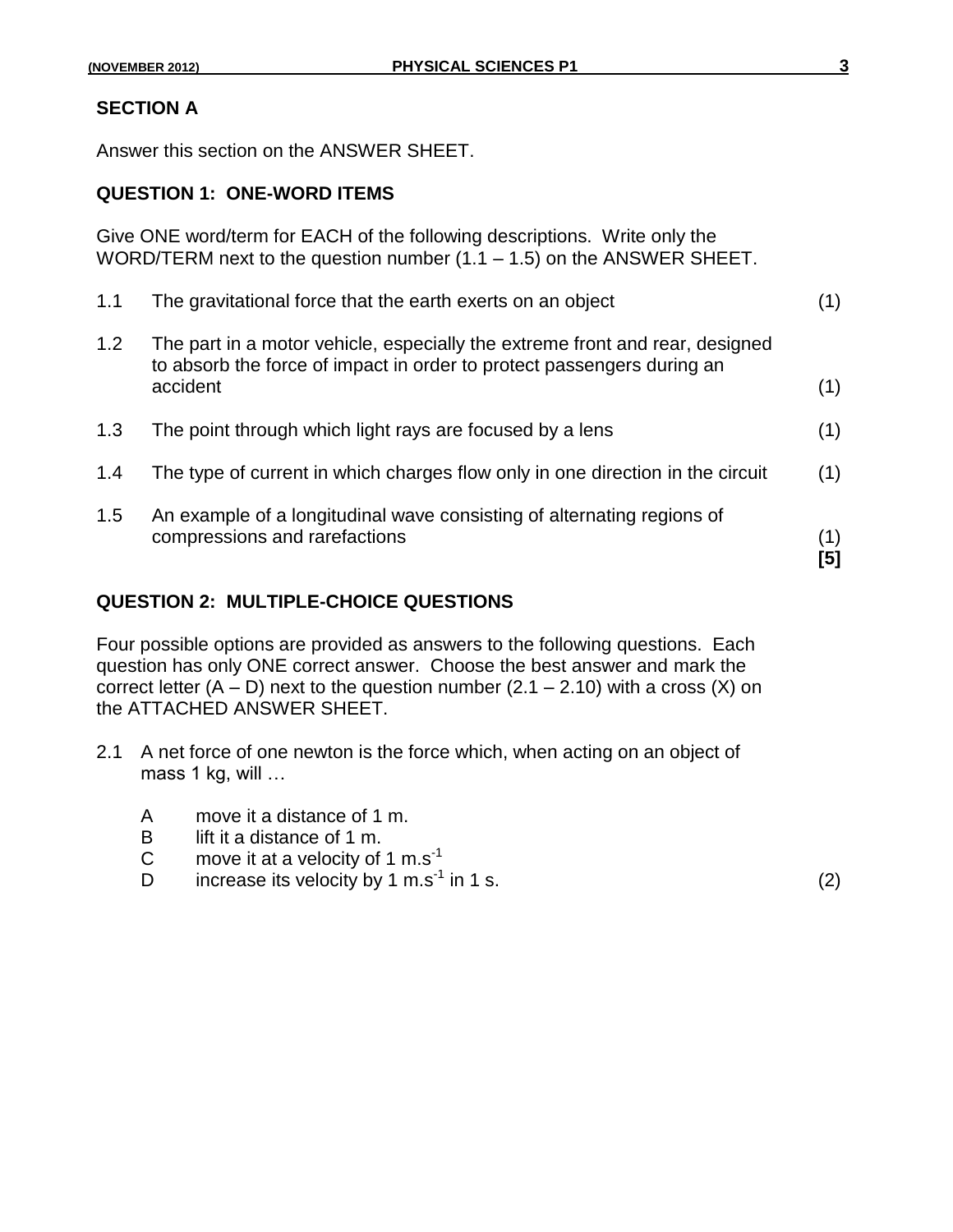2.2 A trolley in the diagram strikes the wall at a velocity of 2 m.s<sup>-1</sup> and bounces back at a velocity of 1 m.s<sup>-1</sup>. Take the direction towards the wall as positive.



The change in the velocity of the trolley due to the collision is …

- A  $1 \text{ m.s}^{-1}$ . B  $-1 \text{ m.s}^{-1}$ . C  $3 \text{ m. s}^{-1}$ .  $D \t -3 m. s<sup>-1</sup>$ . .  $(2)$
- 2.3 A force of 55 N is applied to the door. The sketch below shows the force diagram for the door.



The magnitude of the torque is …

| 4 400 N.m. |
|------------|
|            |

- B 1,455 N.m.<br>C 4,4 N.m.
- 4,4 N.m.
- D 68,75 N.m. (2)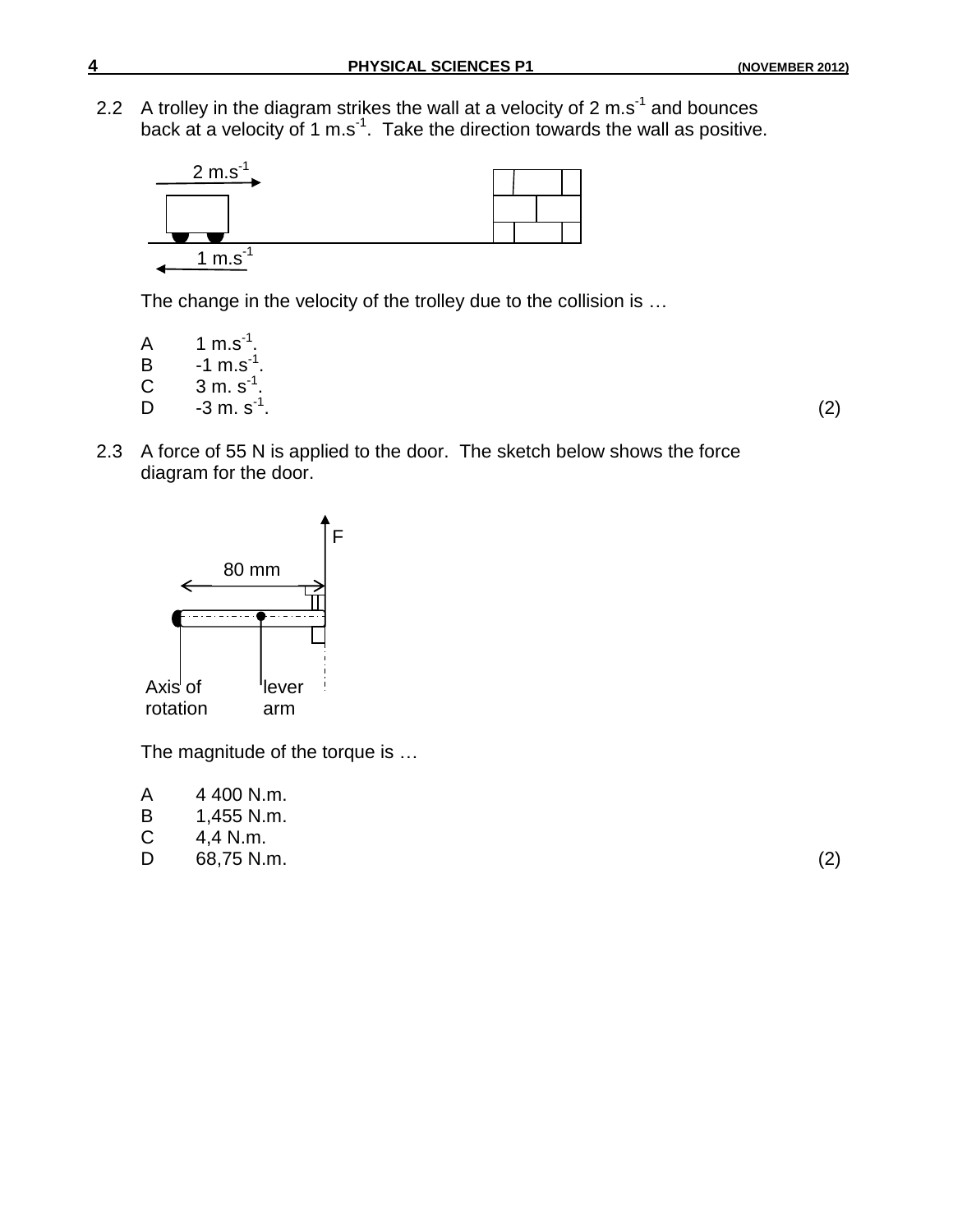2.4 Which of the following standing wave patterns shows the fundamental frequency?



(2)

- 2.5 AM radio waves travel at a speed of  $3 \times 10^8$  m. s<sup>-1</sup> and the station broadcasts AM radio waves at a frequency of 91,9 x 10 $^6$  Hz. The wavelength of AM radio waves is …
	- A  $2,757 \times 10^{16}$  m.
	- B 3,26 m.<br>C 0.067 m
	- $0.067$  m.
	- D  $26 \text{ m.}$  (2)

- 2.6 If the frequency of sound is increased, the note will be ...
	- A lower and louder.
	- B the same pitch but louder.
	- C higher but the same loudness.<br>D higher and louder.
	- $h$ igher and louder. (2)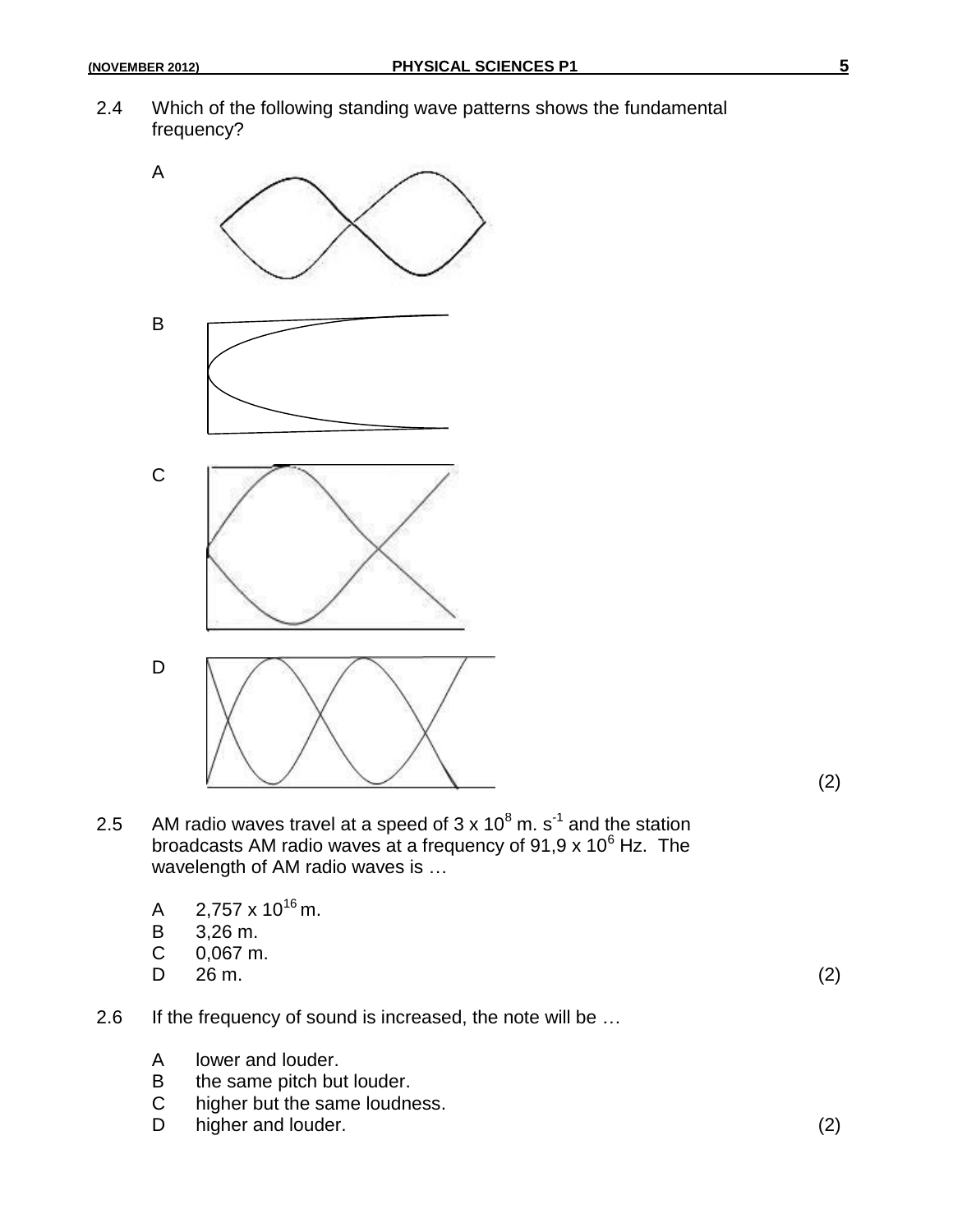## 2.7 Which of the following music instruments is a percussion instrument?



- 2.8 The single SI unit for joule per coulomb:
	- A volt
	- B newton
	- C ampere
	- D ohm (2)

- 2.9 When a dielectric material is inserted between the plates of a capacitor, the capacitance ...
	- A decreases.
	- B remains the same.<br>C becomes zero.
	- becomes zero.
	- D increases. (2)
- 2.10 The process of generating electricity from motion:
	- A Magnetism
	- B Electromagnetism
	- C Electromagnetic induction
	- D Magnetic flux (2)

**[20]**

**TOTAL SECTION A: 25**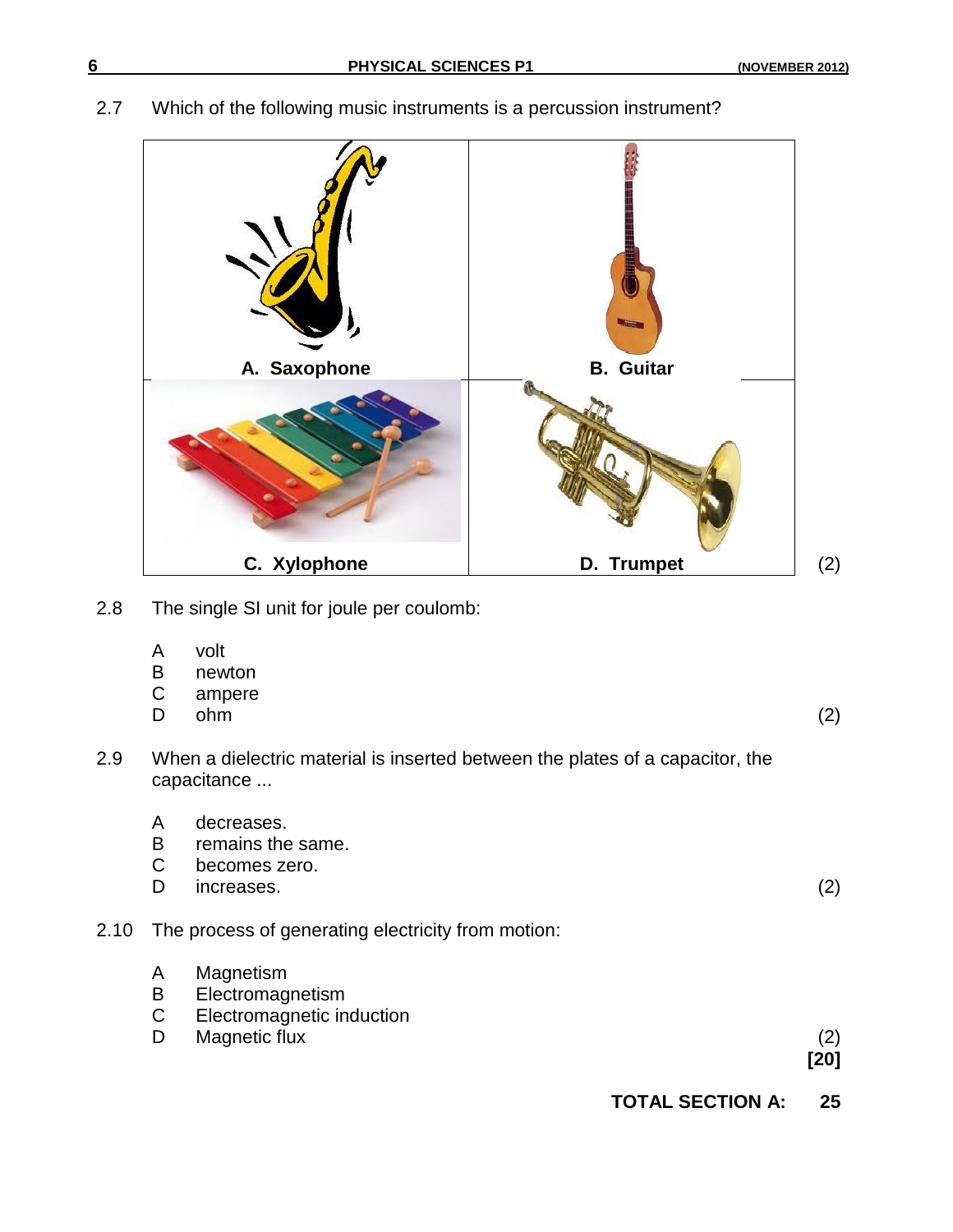#### **SECTION B**

## **INSTRUCTIONS AND INFORMATION**

- 1. Start each QUESTION on a NEW page.
- 2. Leave one line between two sub-questions, for example between QUESTIONS 3.1 and 3.2.
- 3. The formulae and substitutions must be shown in ALL calculations.
- 4. Round off your answers to TWO decimal places.
- 5. Answer this section in the ANSWER BOOK.

#### **QUESTION 3 (Start on a new page.)**

Three charges are arranged as shown in the diagram.



3.1 Calculate the magnitude and direction of the **NET electrostatic force** on q1. (6)

### **q2 is removed and q<sup>1</sup> and q<sup>3</sup> are left**

| $3.2$ $3.2.1$ | The two charges were made to touch each other and then separated.<br>Briefly explain what happened during contact. | (2) |
|---------------|--------------------------------------------------------------------------------------------------------------------|-----|
| 3.2.2         | What type of force exists between the two charges after they were in<br>contact?                                   |     |

**[9]**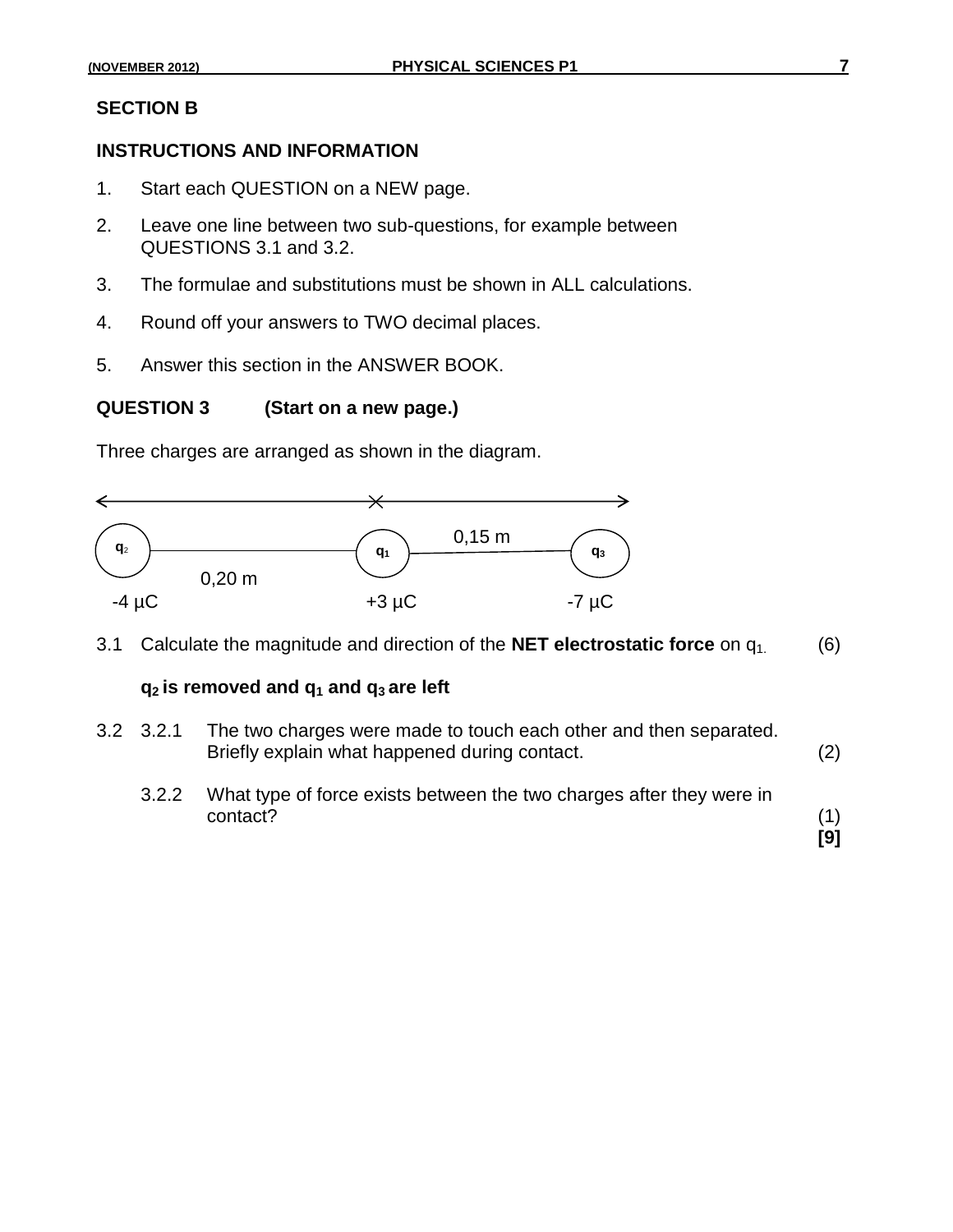## **QUESTION 4 (Start on a new page.)**

A battery of emf 12 V and an internal resistance r is connected in a circuit.



4.1 State Ohm"s law. (2)

*Switch S is now closed. The reading on the ammeter is 3 A.*

Calculate:

| $4.2^{\circ}$ | The effective resistance of external resistors in the circuit.                              |             |
|---------------|---------------------------------------------------------------------------------------------|-------------|
| 4.3           | The reading on the voltmeter $V_1$                                                          | (3)         |
| 4.4           | The reading on voltmeter $V_2$                                                              | (4)         |
| 4.5           | The internal resistance of the battery.                                                     | (4)         |
| 4.6           | Explain what happens when a battery is flat.                                                | (2)         |
|               | Switch S is now open.                                                                       |             |
| 4.7           | Explain what will happen to the readings on the ammeter and voltmeters<br>$V_1$ and $V_2$ . | (4)<br>[22] |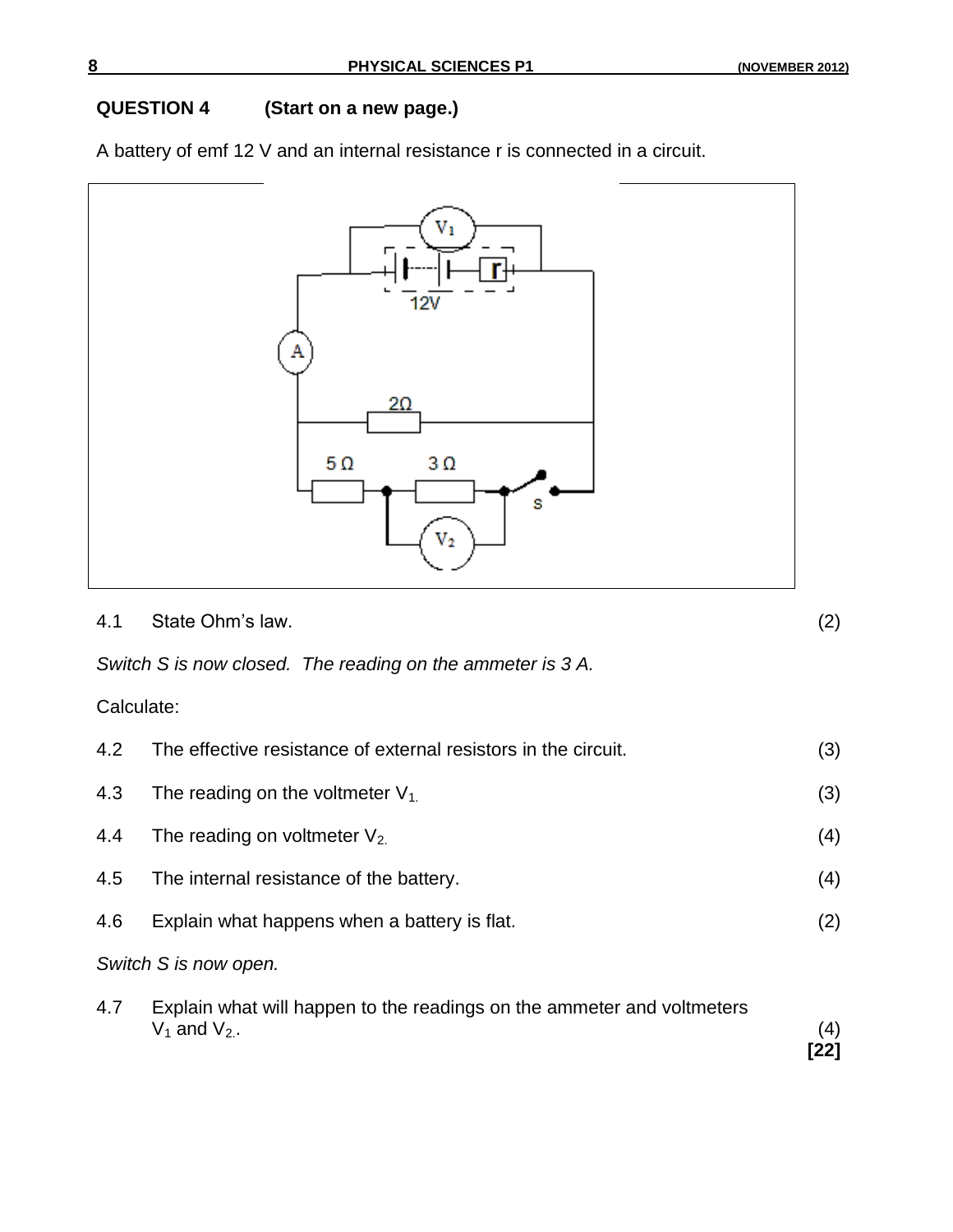## **QUESTION 5 (Start on a new page.)**

Capacitors can be used to delay the reaction of a sensor that switches on an output device after detecting a change. Kelvin investigates how potential difference changes with time when a capacitor discharges.

| 5.1 | Draw the electric field pattern between two oppositely charged plates of a<br>capacitor.                            | (3) |
|-----|---------------------------------------------------------------------------------------------------------------------|-----|
| 5.2 | Draw a sketch graph of potential difference versus time to show the<br>discharge of a capacitor.                    | (3) |
| 5.3 | What conclusion can you draw from the shape of the graph about the rate of<br>discharge?                            | (2) |
| 5.4 | This capacitor has capacitance of 1,2 pF and a potential difference of 12 V.<br>Calculate the charge on each plate. | (3) |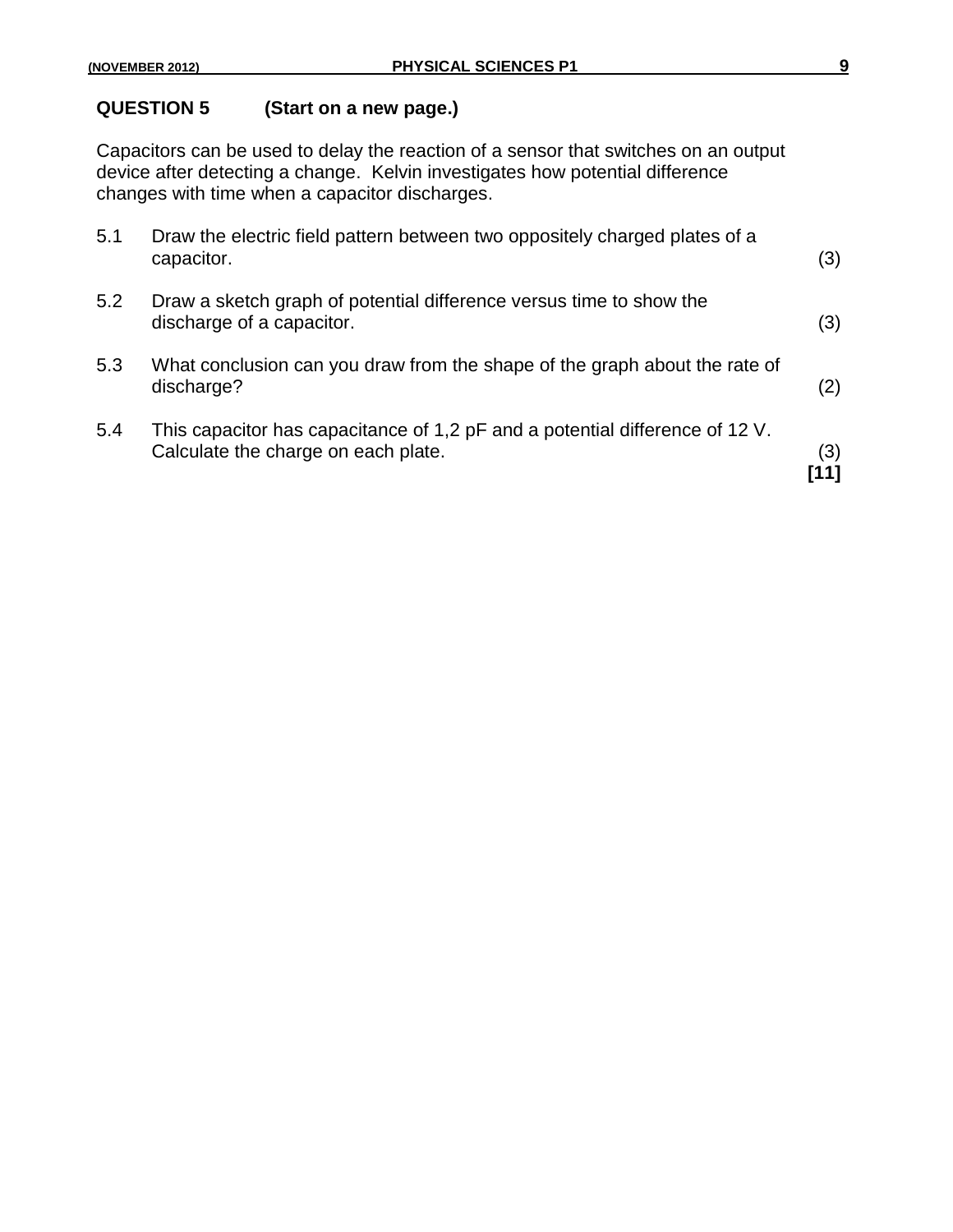## **QUESTION 6 (Start on a new page.)**

Insect 'zappers', with their blue light are a familiar sight on a summer's night in some parts of the country. These devices use high voltage to electrocute insects. One of such device uses an a.c. voltage of 4 150 V, which is obtained from a standard 120 V outlet by means of a transformer.

|     | 100% efficient. Calculate the current in the primary coil.                               | (4)<br>[11] |
|-----|------------------------------------------------------------------------------------------|-------------|
|     | 6.4 The current in the secondary coil is 0.1 A. Assume that the transformer is           |             |
| 6.3 | If the primary coil has 17 turns, calculate how many turns are in the secondary<br>coil. | (4)         |
|     | 6.2 Is a step up, or a step down transformer used in this device?                        | (1)         |
| 6.1 | Explain why direct current is not suitable for use in the transformer.                   | (2)         |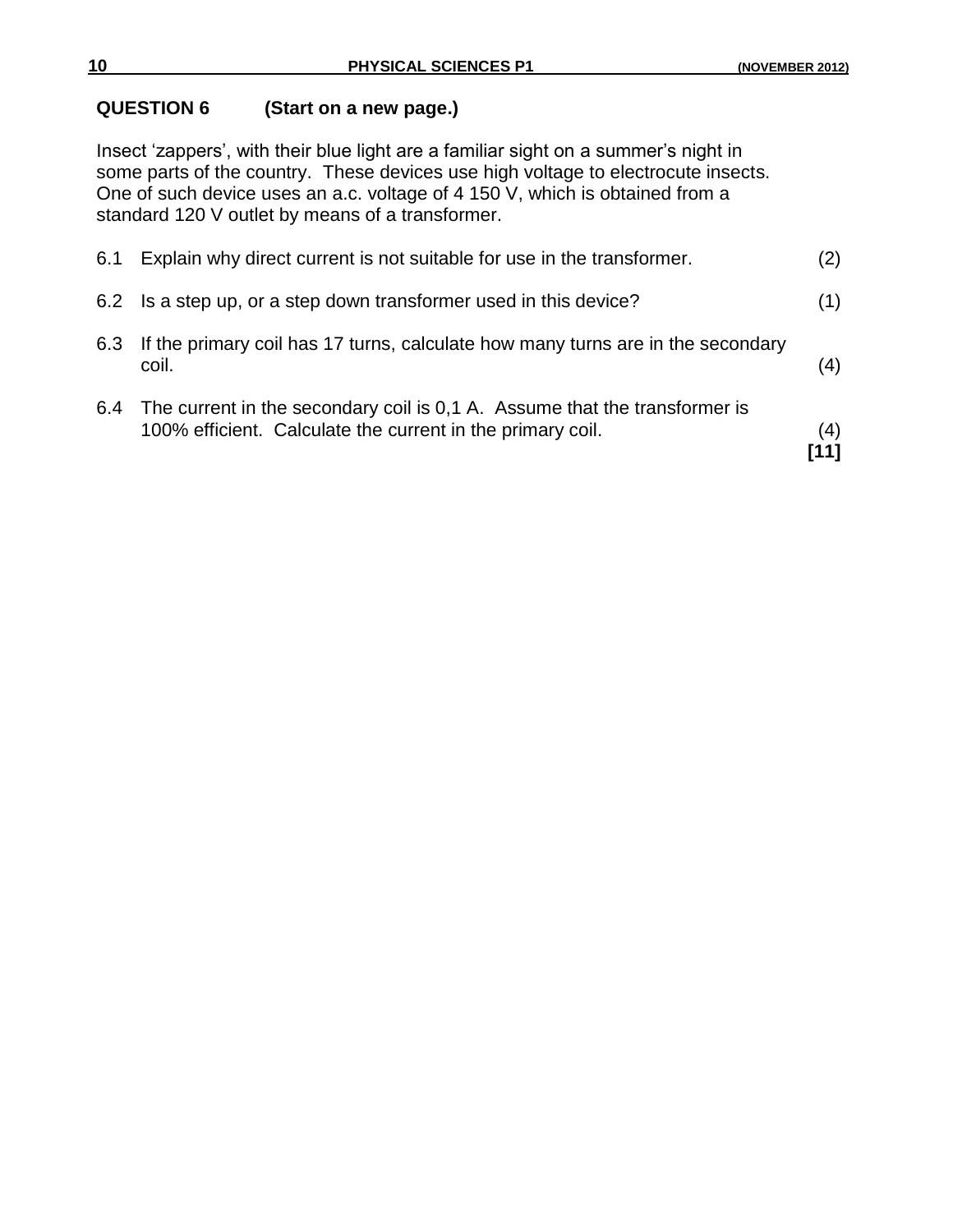**QUESTION 7 (Start on a new page.)**



A car with a mass of 1 400 kg is accelerated up a hill while experiencing a net force of 7 400 N. The hill makes an angle of 25<sup>º</sup> with the horizontal and the coefficient of dynamic friction is equal to 0,23.

|     | 7.1 Draw a labelled free body diagram for ALL the forces acting on the car. |             |
|-----|-----------------------------------------------------------------------------|-------------|
|     | Calculate:                                                                  |             |
| 7.2 | The acceleration of the car                                                 | (3)         |
| 7.3 | The magnitude of the friction force                                         | (3)         |
| 7.4 | The applied force                                                           | (3)<br>[13] |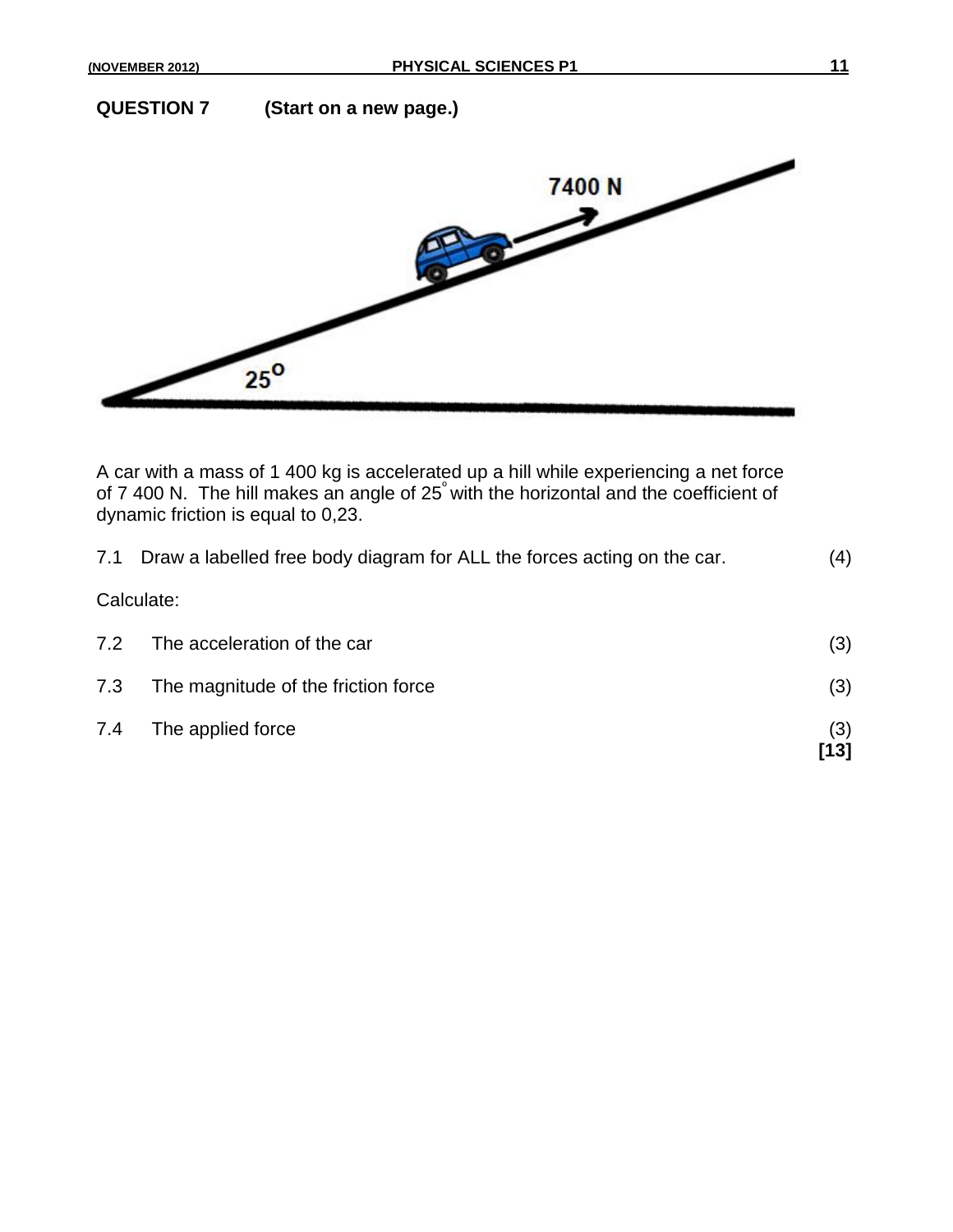## **QUESTION 8 (Start on a new page.)**

Clay, with a mass of 0,06 kg, is dropped straight down and hit the roof a car with a velocity of 15 m.s<sup>-1</sup> The clay deform in 1 s and stick to the roof.



8.1 Define a net force in terms of momentum. (2)

- 8.2 Determine the magnitude of the net force exerted by the clay on the roof. (4)
- 8.3 Suppose a rubber ball is falling instead of clay. The mass of the ball is 0,06 kg and the velocity with which it strikes the roof is also 15 m.s<sup>-1</sup>. However, unlike clay the ball does not come to rest. Instead, after being in contact with the roof for 1 s, it bounces straight up in the air.



Would the force on the roof be **smaller than / equal to / greater than** the calculated value in QUESTION 8.2 above? Explain. (4)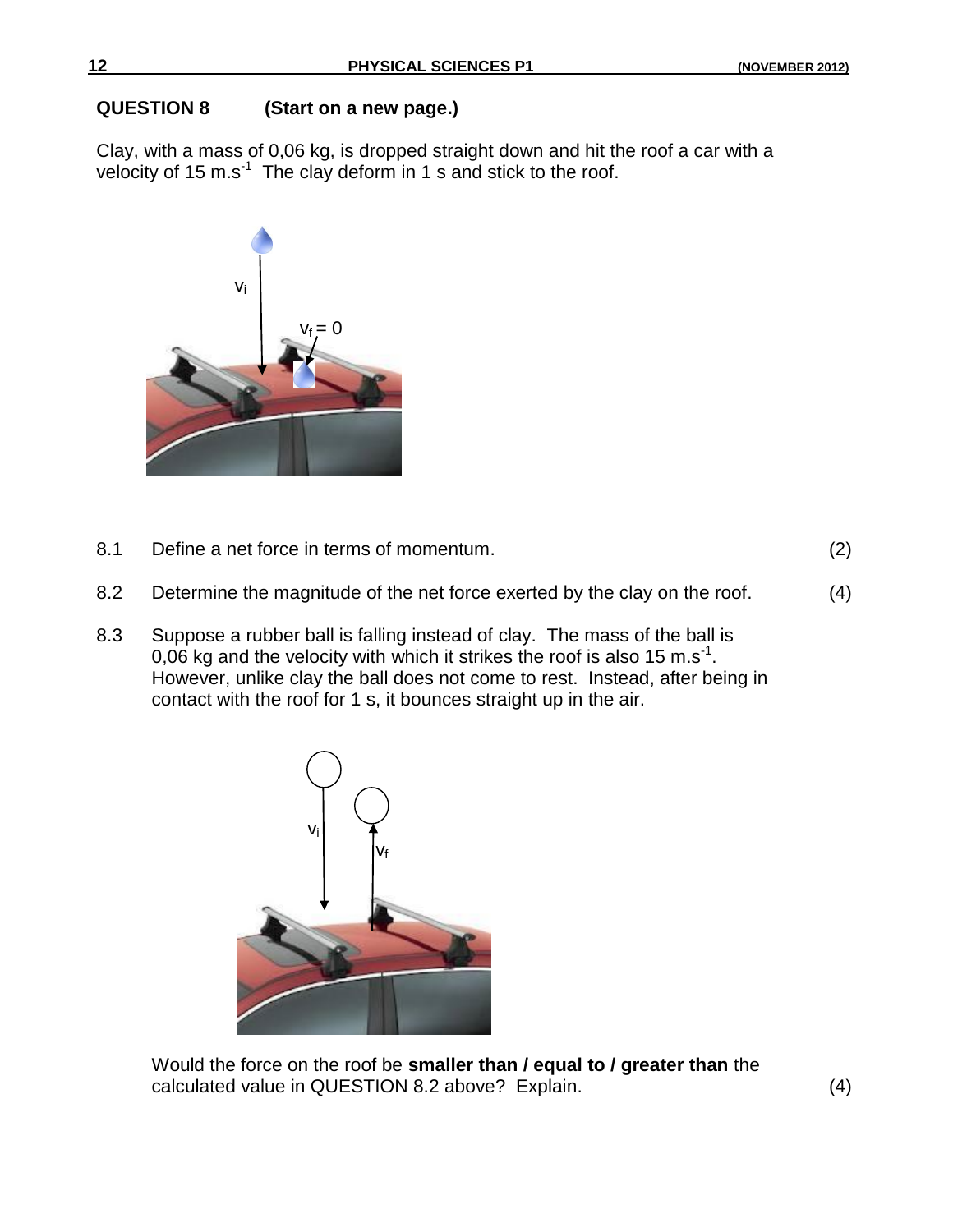8.4 Starting from rest two skaters "push off" against each other on smooth level ice, where friction is negligible. The two skaters have a mass of 54 kg and 88 kg respectively. The 54 kg skater moves away with a velocity of 2.5 m.s<sup>-1</sup>





Calculate the velocity of the 88 kg skater. (5)

- 8.5 Road safety authorities have set some legal rules for South African motorists so that the campaigns for road users can be a success.
	- 8.5.1 Give the name of the South African campaign which alerts motorists about road accidents and road safety. (1)
	- 8.5.2 Give TWO illegal acts that are prohibited by the campaign you mentioned above. (2)

**[18]**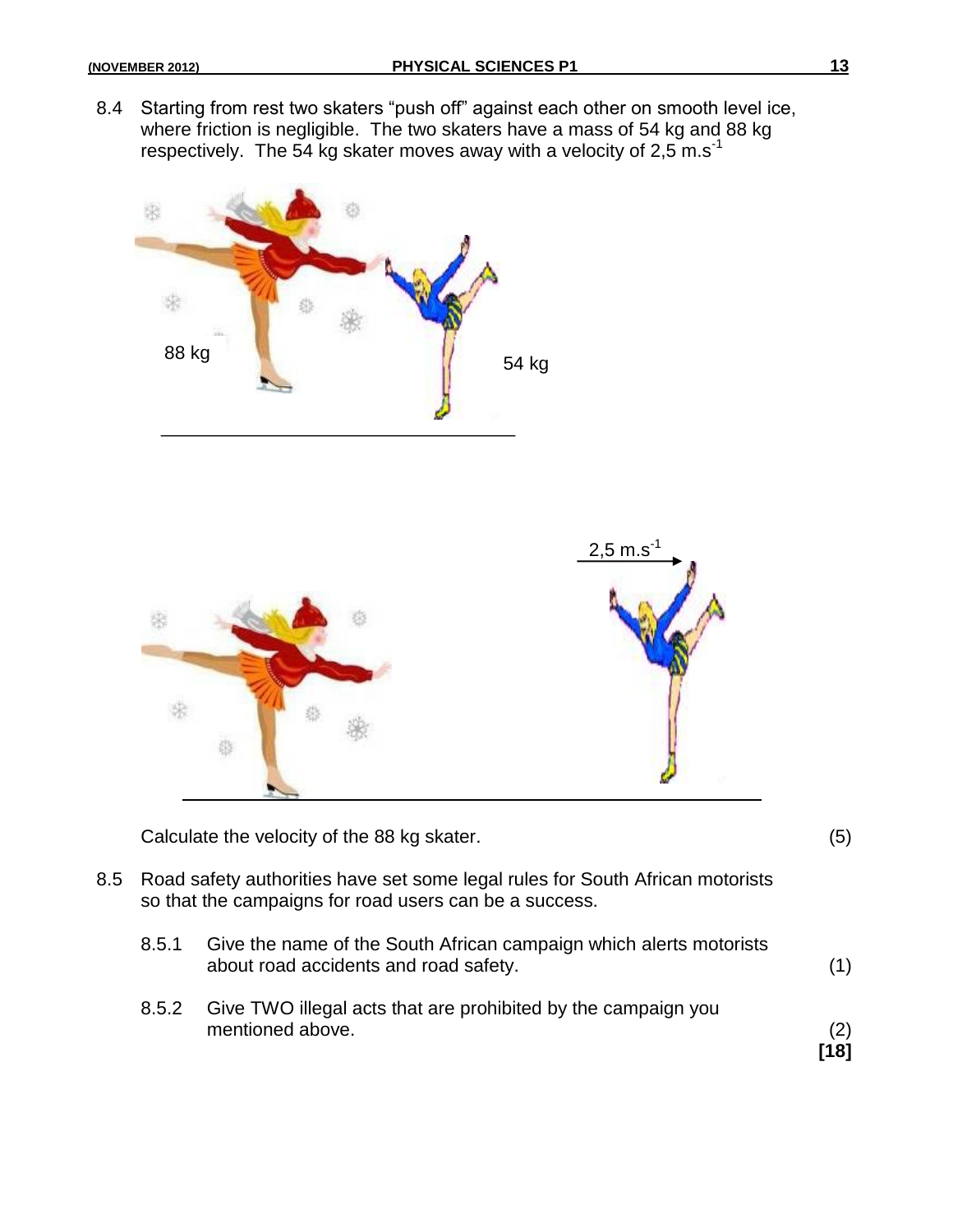## **QUESTION 9 (Start on a new page.)**

Every particle in the universe attracts every other particle with a force that is directly proportional to the product of their masses and inversely proportional to the square of the distance between them.

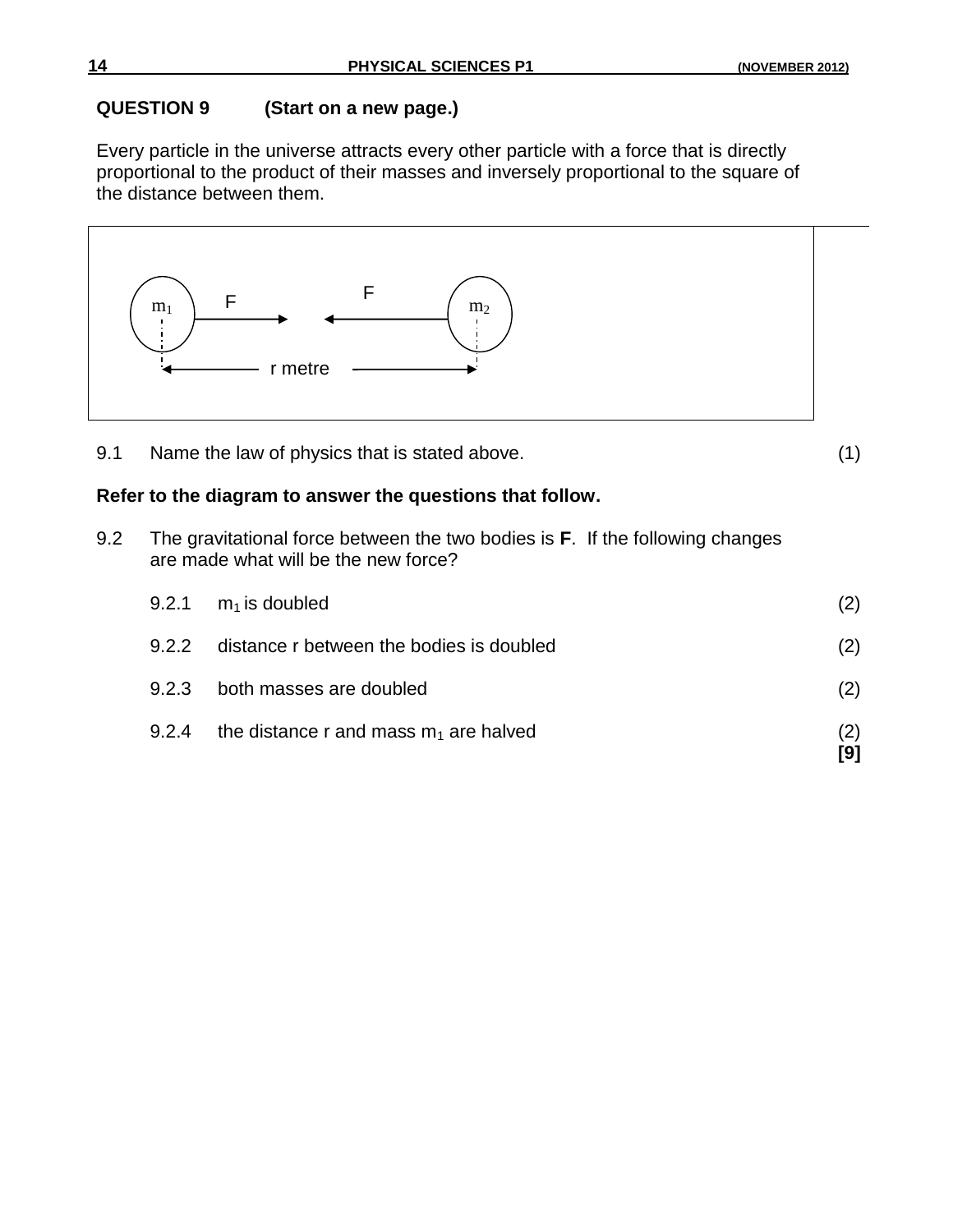## **QUESTION 10 (Start on a new page.)**

A force can cause an object to turn.

- 10.1 Express torque as a word equation. (1)
- 10.2 A torque causes an object to rotate around a point. What is the name given to this point? (1)

In an experiment to investigate the moment of a force, a group of learners from Florence Secondary School tabulated the sample of the following results:

| <b>Mass</b><br>(g) | Weight (N) | <b>Distance</b><br>(m) to the<br>turning<br>point | <b>Moment of</b><br>the force<br>(N.m.) | <b>Which side</b><br>of the<br>turning<br>point | Clockwise /<br>anticlockwise |
|--------------------|------------|---------------------------------------------------|-----------------------------------------|-------------------------------------------------|------------------------------|
| 10                 | 0,098      | 0,2                                               | 10.3.1                                  | Left                                            | Anticlockwise                |
| 20                 | 0,196      | 10.3.2                                            | 0, 02                                   | Right                                           | Clockwise                    |
| 30                 | 10.3.3     | 0,068                                             | 0.02                                    | Left                                            | Anticlockwise                |
| 40                 | 0,392      | 0,051                                             | 0,01999                                 | Right                                           | Clockwise                    |

|      | 10.3 Complete the table by only writing the correct answer next to the numbers<br>10.3.1 to 10.3.3.            | (3)        |
|------|----------------------------------------------------------------------------------------------------------------|------------|
|      | 10.4 All four mass pieces are hanging from the beam simultaneously at the<br>positions indicated in the table. |            |
|      | What will happen to the beam? Only write: rotate clockwise / rotate<br>anticlockwise / neither.                | (1)        |
| 10.5 | State the principle/law of physics that explains your answer in<br>QUESTION 10.4 above.                        | (2)<br>[8] |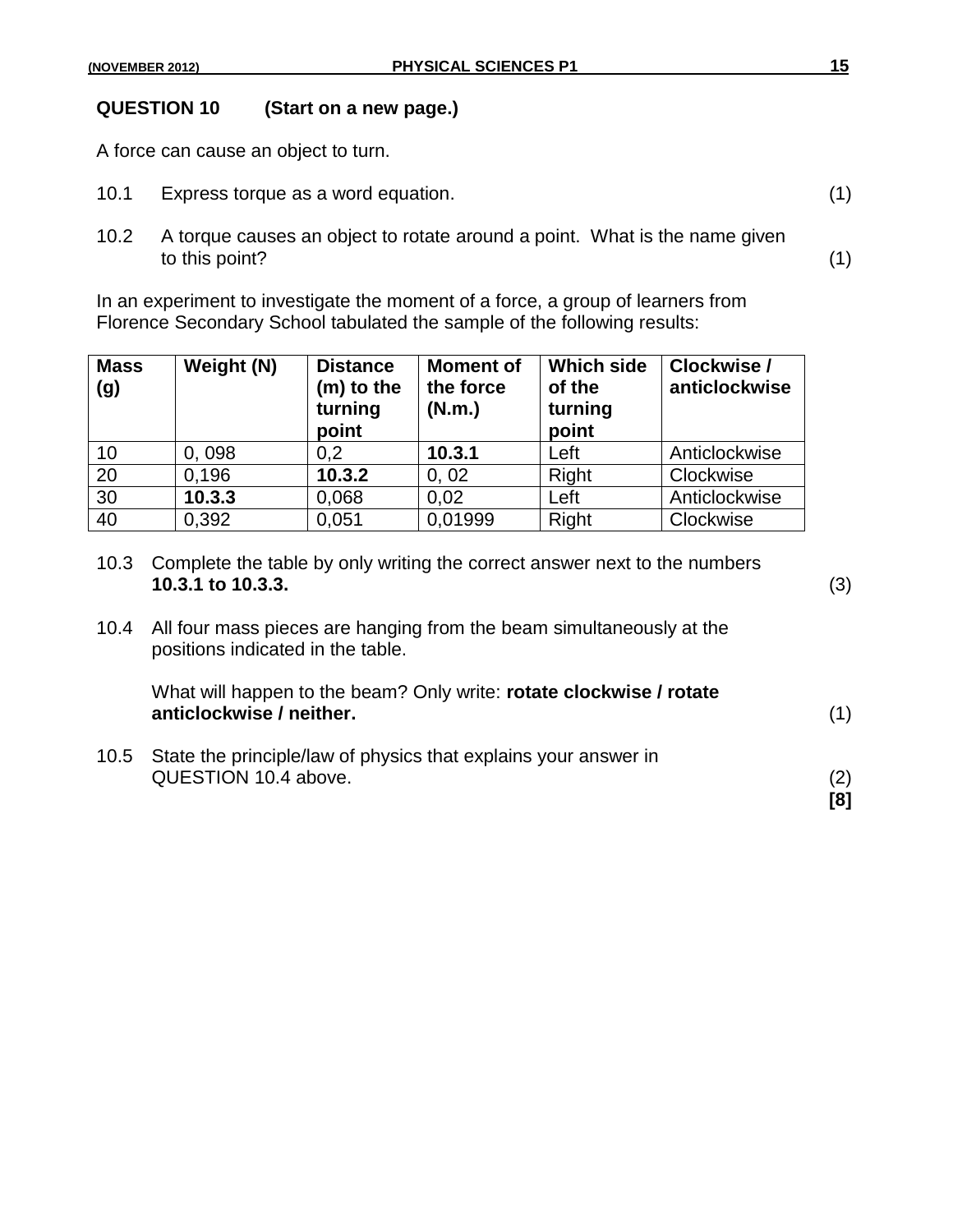## **QUESTION 11 (Start on a new page.)**

Semi-conductors are used on large scale in our modern technological world.

Silicon is an example of an element that can be used as a semi-conductor; to improve conductivity of silicon, arsenic is added to it.

| 11.2 Explain, using band theory, how the conductivity of a semi-conductor can be<br>improved besides using the process mentioned in QUESTION 11.1. | (3)        |
|----------------------------------------------------------------------------------------------------------------------------------------------------|------------|
| 11.3 Give TWO examples of devices that use semi-conductors in real life<br>situations.                                                             | (2)<br>[6] |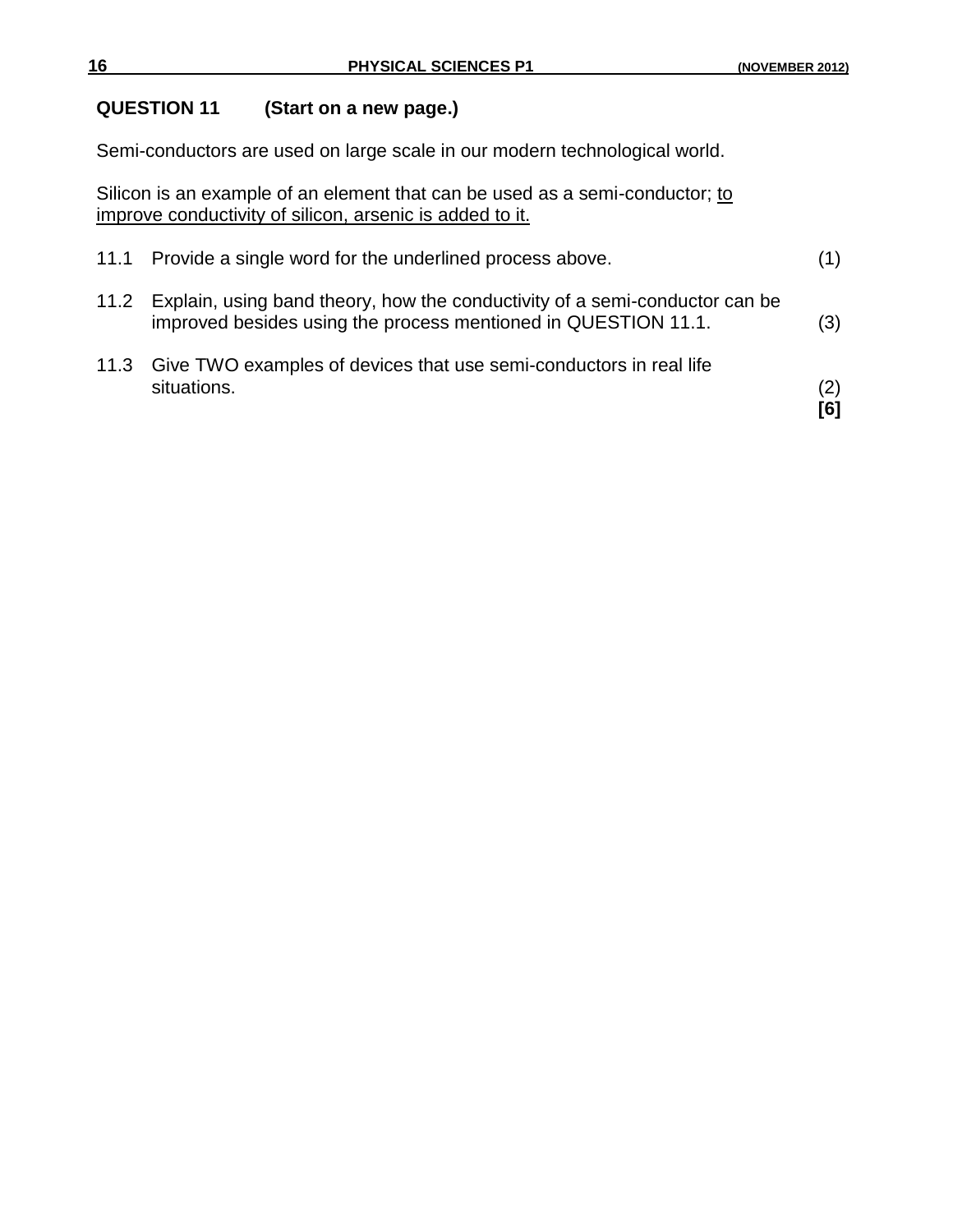## **QUESTION 12 (Start on a new page.)**

A wave has a frequency of 45 Hz and a speed of 22 m.s<sup>-1</sup>. Determine the:

- 12.1 Period of the wave (2)
- 12.2 wavelength of the wave (3)

There is a rule of thumb for estimating how far away a thunderstorm is. After you see a flash of lightening, count off seconds until thunder is heard. Divide the number of seconds by three. The result gives the approximate distance (in km) to the thunderstorm.



12.3 Explain why this rule works. (4)

**[9]**

## **QUESTION 13 (Start on a new page.)**

A 4 cm high object is placed 8 cm from a converging lens with a focal point of 6 cm.

| 13.1 | Make use of a scale drawing to determine the position of the image.<br>(Use the graph paper on page 18.) | (4)        |
|------|----------------------------------------------------------------------------------------------------------|------------|
| 13.2 | Calculate the magnification of the lens.                                                                 | (2)        |
| 13.3 | Identify THREE properties of the image.                                                                  | (3)<br>[9] |
|      | <b>TOTAL SECTION B:</b><br><b>GRAND TOTAL:</b>                                                           | 125<br>150 |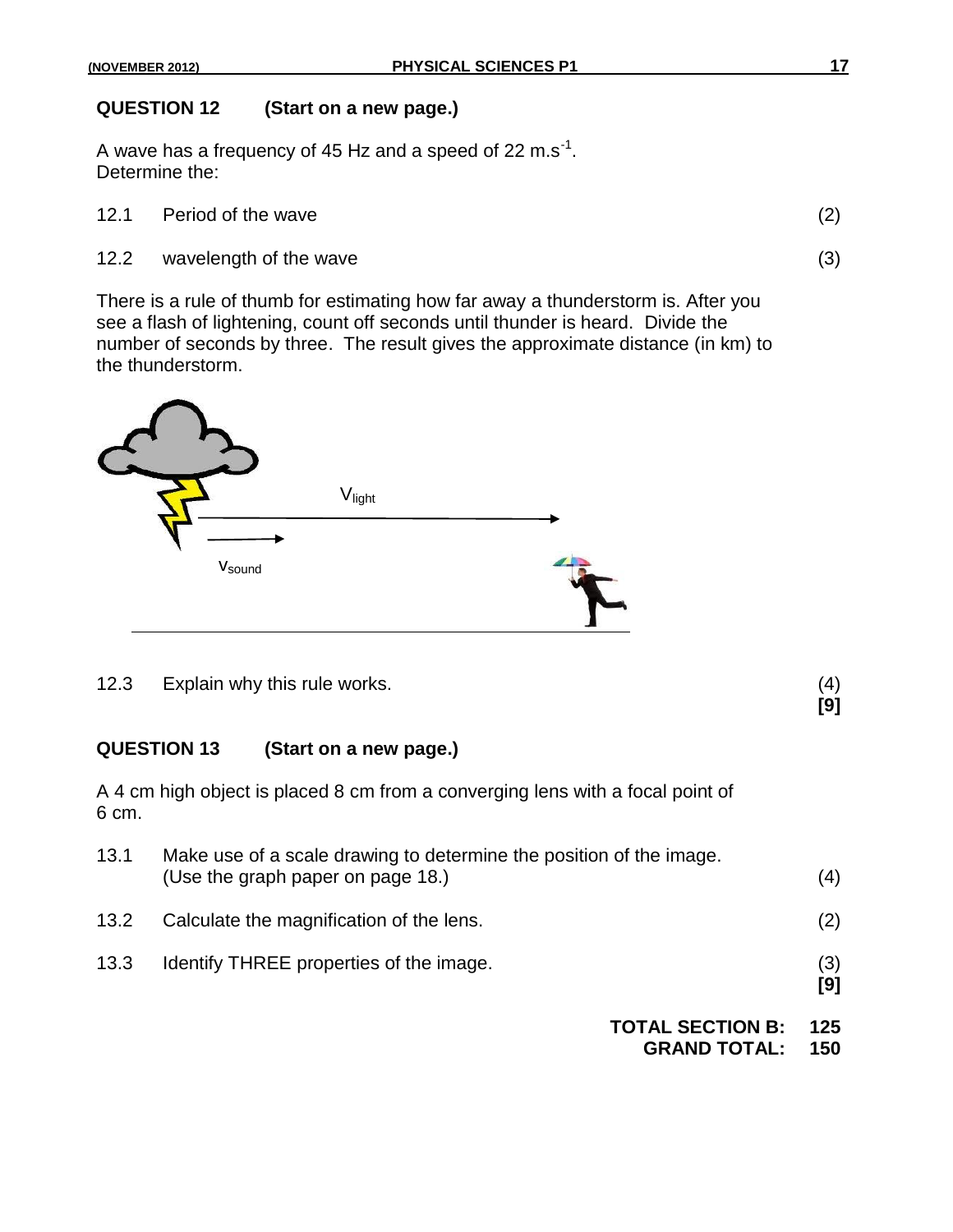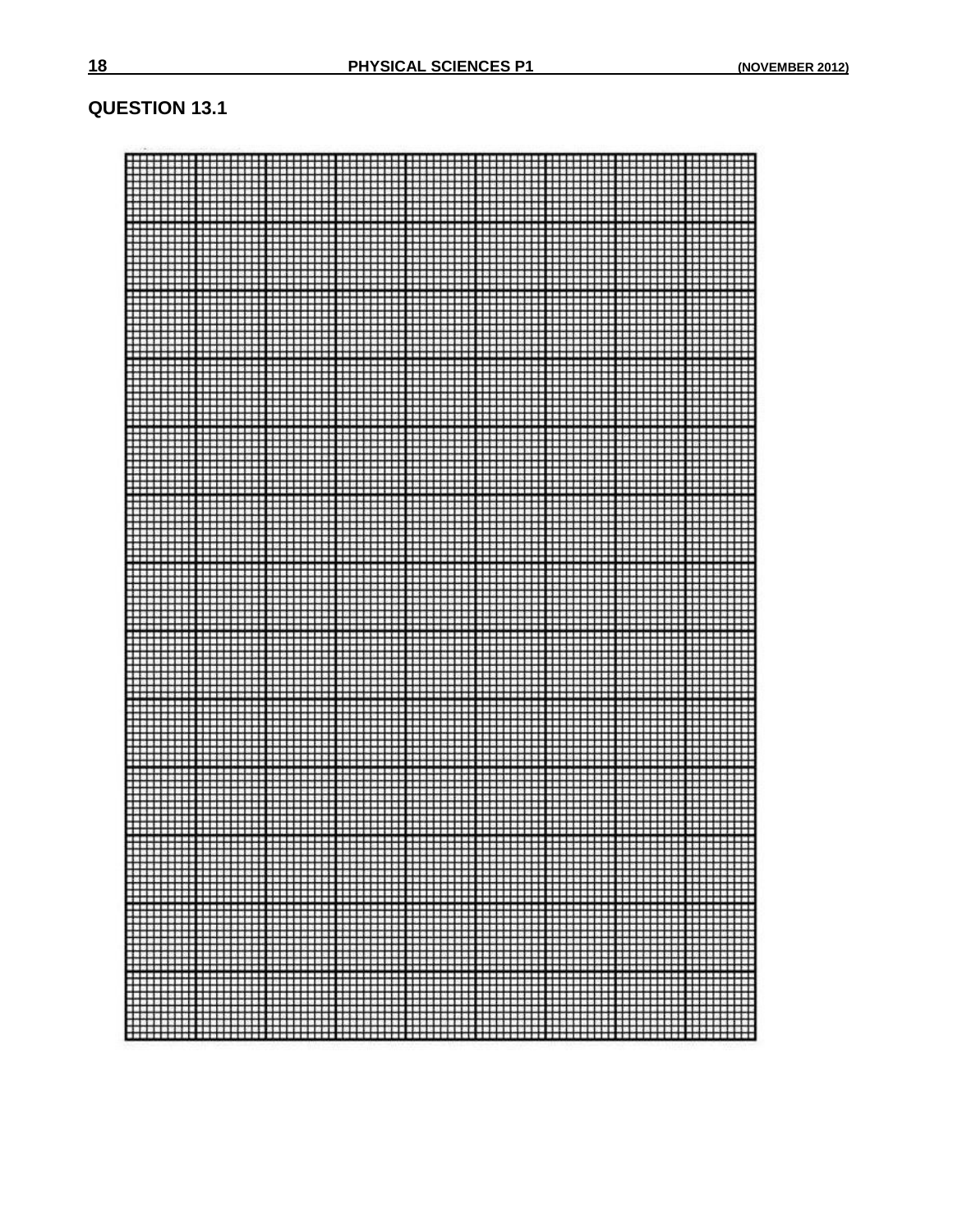## **DATA/GEGEWENS**

## **TABLE 1: PHYSICAL CONSTANTS/***TABEL 1: FISIESE KONSTANTES*

| <b>NAME/NAAM</b>                                          | SYMBOL/SIMBOOL | <b>VALUE/WAARDE</b>                                                |
|-----------------------------------------------------------|----------------|--------------------------------------------------------------------|
| Acceleration due to gravity<br>Swaartekragversnelling     | g              | $9.8 \text{ m} \cdot \text{s}^{-2}$                                |
| Speed of light in a vacuum<br>Spoed van lig in 'n vakuum  | C              | $3.0 \times 10^8$ m $\text{s}^1$                                   |
| <b>Gravitational constant</b><br>Swaartekragkonstante     | G              | 6,67 x 10 <sup>-11</sup> N·m <sup>2</sup> ·kg <sup>-2</sup>        |
| Coulomb's constant<br>Coulomb se konstante                | k              | $9.0 \times 10^9$ N $\cdot$ m <sup>2</sup> $\cdot$ C <sup>-2</sup> |
| Charge on electron<br>Lading op elektron                  | $e^{\cdot}$    | $-1,6 \times 10^{-19}$ C                                           |
| Electron mass<br>Elektronmassa                            | m <sub>e</sub> | $9,11 \times 10^{-31}$ kg                                          |
| Permittivity of free space<br>Permittiwiteit in 'n vakuum | $\epsilon_0$   | $8,85 \times 10^{-12}$ F $\cdot$ m <sup>-1</sup>                   |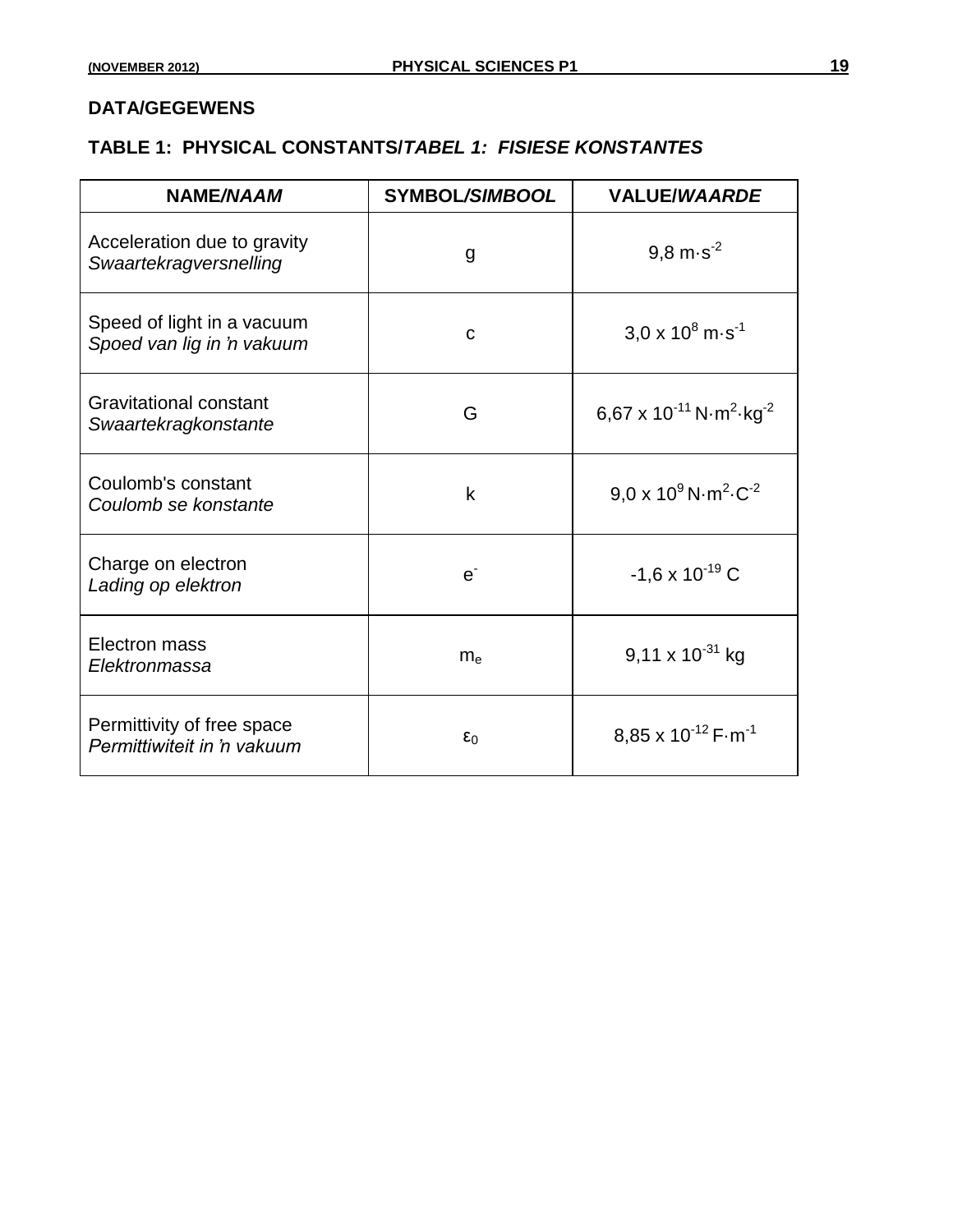## **TABLE 2: FORMULAE/***TABEL 2: FORMULES*

#### **MOTION/***BEWEGING*

| $V_f = V_i + a \Delta t$                                                                                              | $\Delta x = v_i \Delta t + \frac{1}{2} a \Delta t^2$ |
|-----------------------------------------------------------------------------------------------------------------------|------------------------------------------------------|
| $v_f^2 = v_i^2 + 2a\Delta x$ or/of $v_f^2 = v_i^2 + 2a\Delta y$ $\Delta x = \left(\frac{v_f + v_i}{2}\right)\Delta t$ |                                                      |

#### **FORCE/***KRAG*

| $F_{\text{net}} = ma$                                 | $p=mv$                           |
|-------------------------------------------------------|----------------------------------|
| $=\frac{Gm_1m_2}{a}$<br>$\sim$ 2                      | $F\Delta t = \Delta p = mv - mu$ |
| $\mathsf{I}_\mathcal{S}(\text{max})$<br>$\mu_{\rm s}$ | $\mu_{k}$                        |
| $\tau = F \perp r$                                    |                                  |

### **WEIGHT AND MECHANICAL ENERGY/***GEWIG EN MEGANIESE ENERGIE*

| $F_q = mg$                  | $U = EP = mgh$ |  |
|-----------------------------|----------------|--|
| $K = E_k = \frac{1}{2}mv^2$ |                |  |

## **WAVES, SOUND AND LIGHT/***GOLWE, KLANK EN LIG*

| $V = f \lambda$ or/of $V = V \lambda$ | $T = \frac{1}{2}$ or/of T = $\frac{1}{2}$ |
|---------------------------------------|-------------------------------------------|
|                                       |                                           |

## **ELECTROSTATICS/***ELEKTROSTATIKA*

| $F = \frac{KQ_1Q_2}{r^2}$                             | $(k = 9.0 \times 10^9 \text{ N} \cdot m^2 \cdot C^{-2})$               |           |
|-------------------------------------------------------|------------------------------------------------------------------------|-----------|
| $\mathsf{C} = \frac{\mathsf{R}_{\leq}}{\mathsf{r}^2}$ | $(k = 9.0 \times 10^{9} \text{ N} \cdot m^{2} \cdot C^{-2})$           |           |
|                                                       |                                                                        | $W = QES$ |
| $KQ_1Q_2$                                             | $(k = 9.0 \times 10^9 \text{ N} \cdot \text{m}^2 \cdot \text{C}^{-2})$ |           |
| $=\frac{\epsilon_0 A}{\epsilon_0}$                    |                                                                        |           |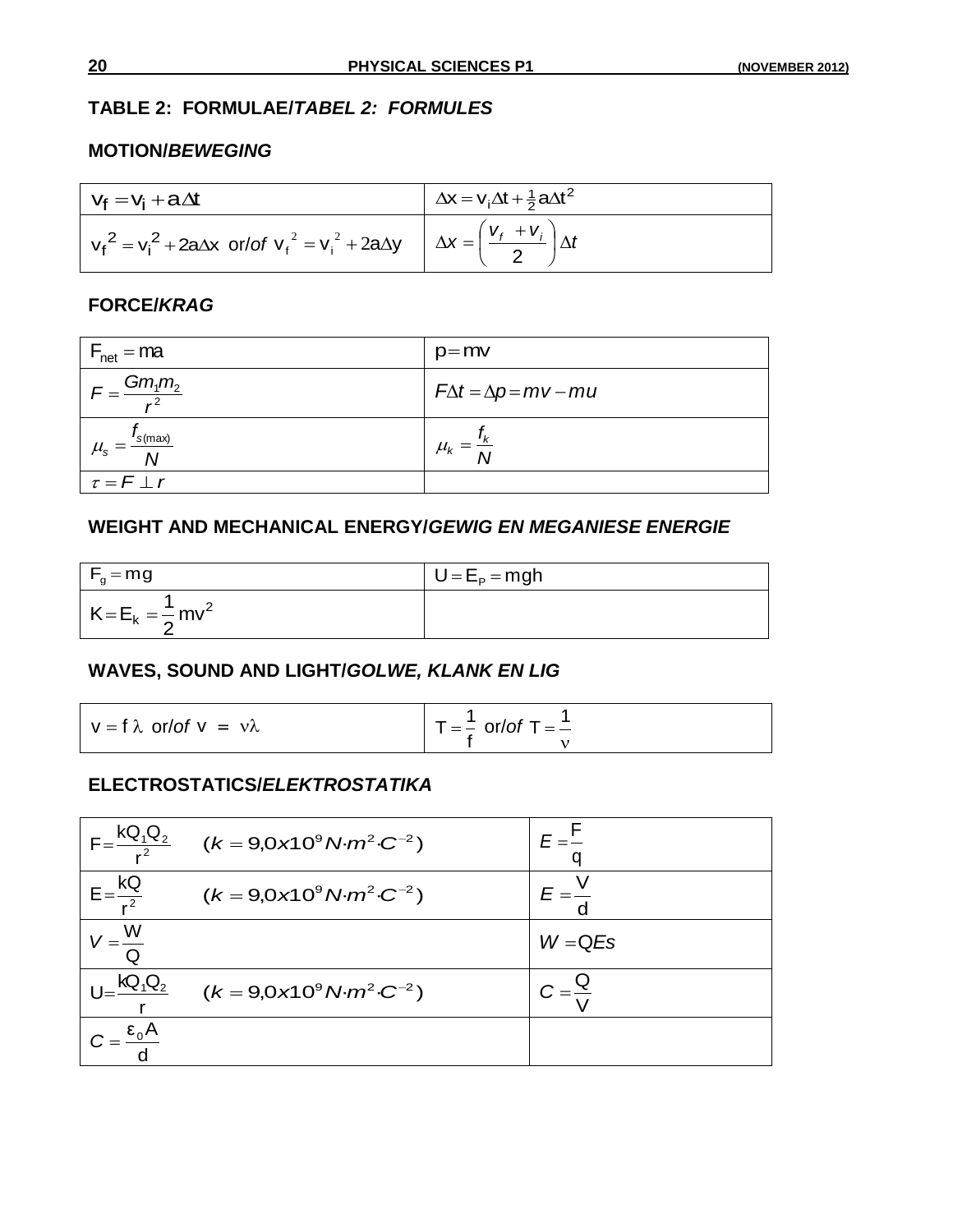## **TABLE 3: FORMULAE/***TABEL 3: FORMULES*

#### **ELECTROMAGNETISM/***ELEKTROMAGNETISME*

| $\epsilon = -N \frac{\Delta \Phi}{\Delta t}$            | $\Phi = BA$ |
|---------------------------------------------------------|-------------|
| $\frac{v_S}{s} = \frac{IV_S}{s}$<br>$V_P$<br>$1 \vee p$ | $F = qvB$   |

### **CURRENT ELECTRICITY/***STROOMELEKTRISITEIT*

| $emf$ emk= $I(R+r)$                               | $R = r_1 + r_2 + r_3 + $ |
|---------------------------------------------------|--------------------------|
| 1 1 1 1<br>$-=-+-+--+$<br>$R_p$ $r_1$ $r_2$ $r_3$ |                          |